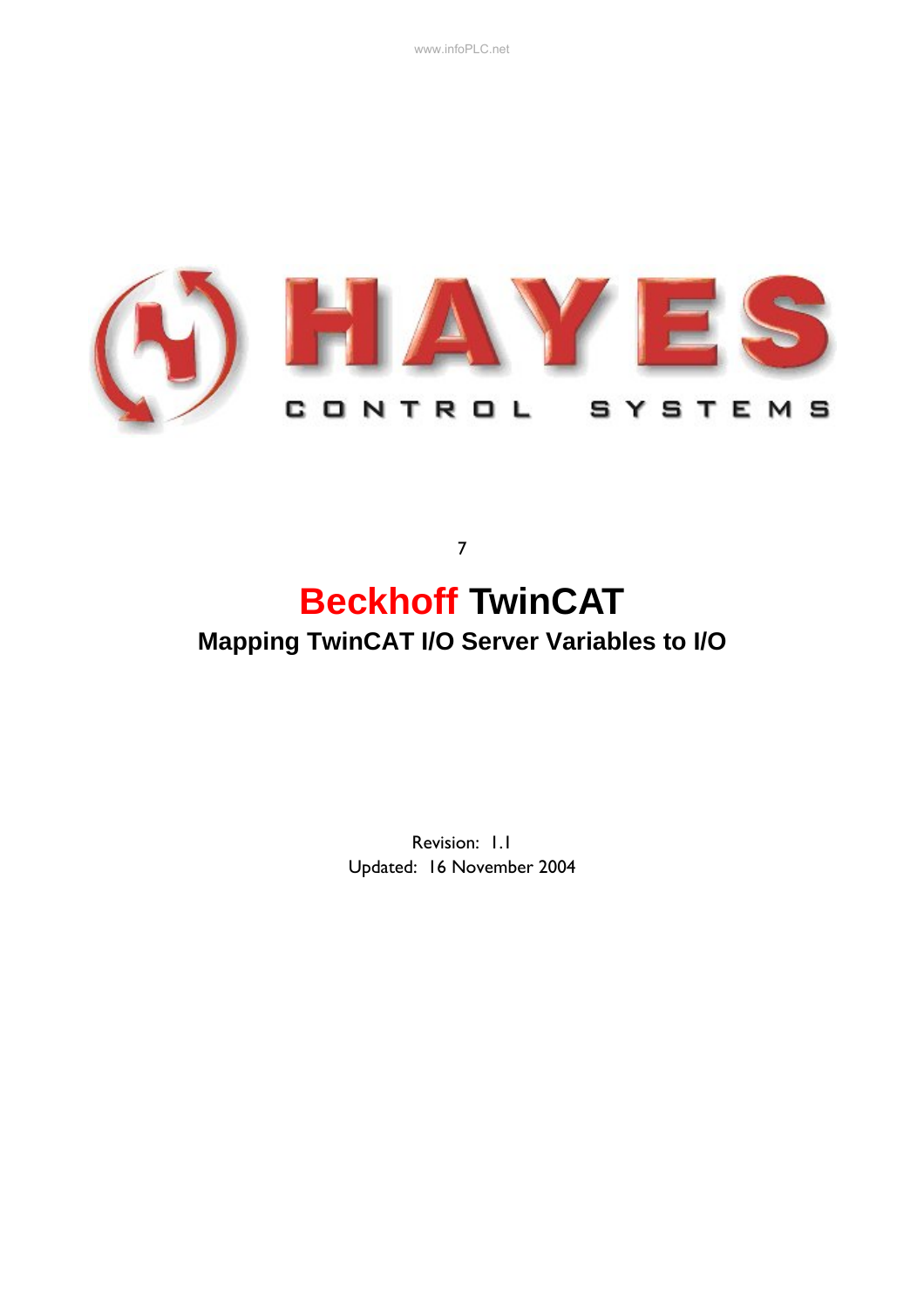# **Table Of Contents**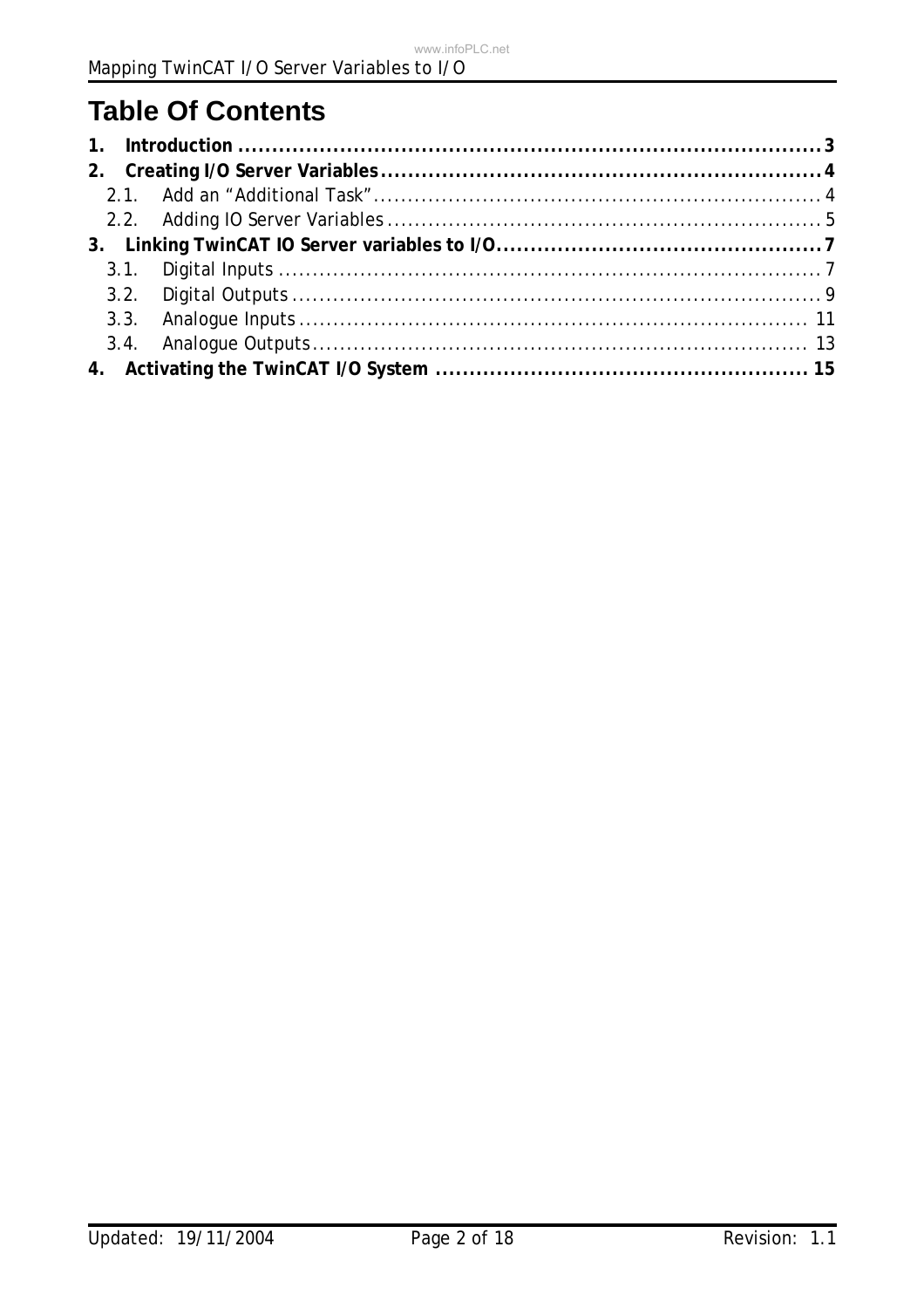# **1. Introduction**

Beckhoff I/O can be used with a wide variety of control systems, but TwinCAT PLC will not necessarily be the main control system running on the PC. System control may be implemented in a customised program implemented using Visual Basic, C++ or another 3rd-party PC-based control system.

The TwinCAT IO Server provides the necessary services to transfer data to and from the Beckhoff I/O terminals via one of the supported communication networks, e.g. PROFIBUS-DP, Ethernet, etc.

I/O terminals are linked to internal IO Server variables, and external programs can access these variables using various data transfer standards, e.g. ActiveX, DLL, OPC, etc. This allows the external program to read the status of the input terminals and control the status of the output terminals without having to use the TwinCAT PLC.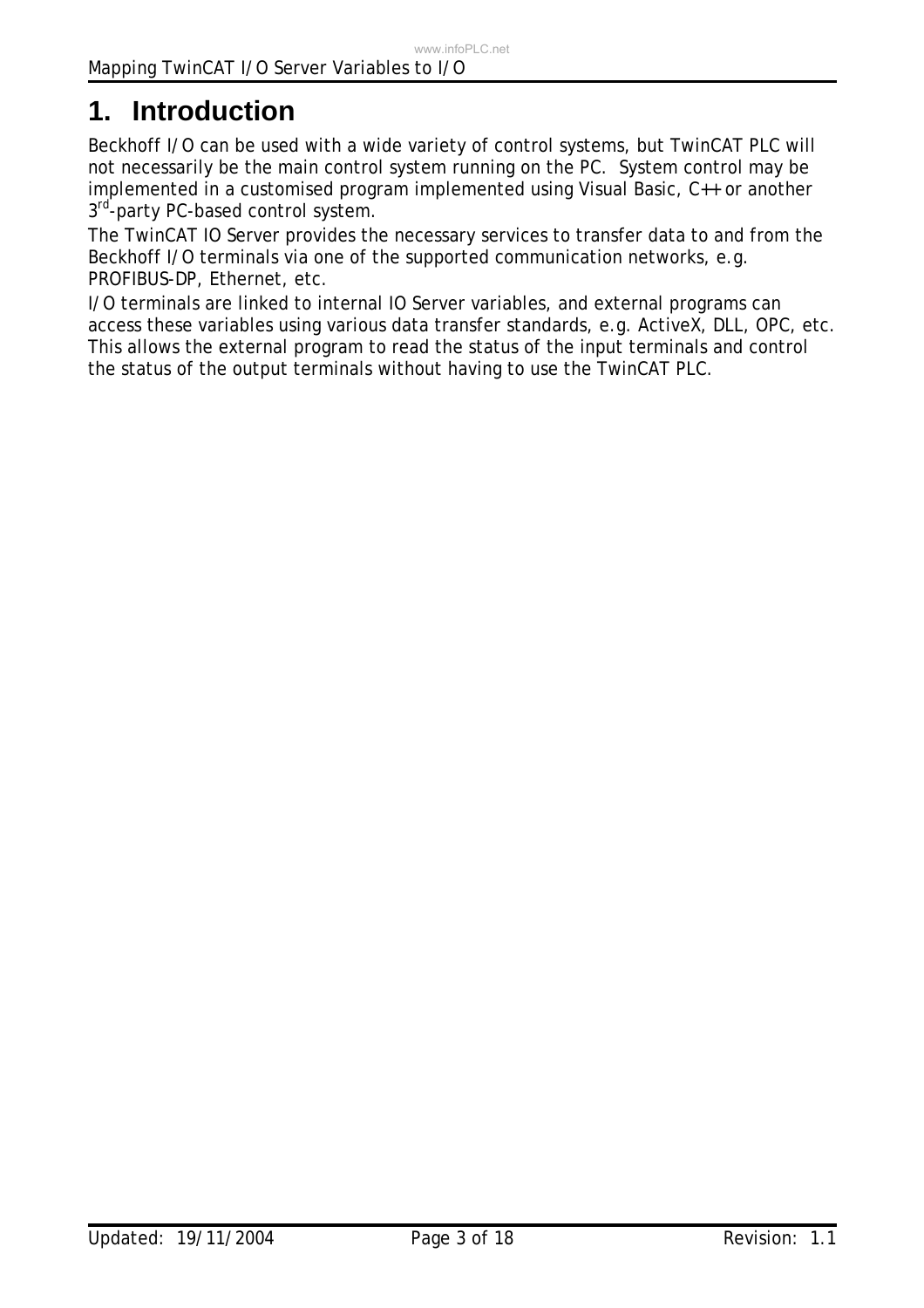# **2. Creating I/O Server Variables**

## **2.1. Add an "Additional Task"**

To add an additional task to TwinCAT System Manager:

- 1. Double click on "System Configuration"
- 2. Right click on "Additional Tasks"
- 3. Select "Append Task…"



- 4. Assign a name to the new task. In the example below, the task has been called "IOServer".
- 5. Click OK

| <b>Insert Task</b> |                 |              |
|--------------------|-----------------|--------------|
| Name:<br>Comment:  | <b>IOServer</b> | ΟK<br>Cancel |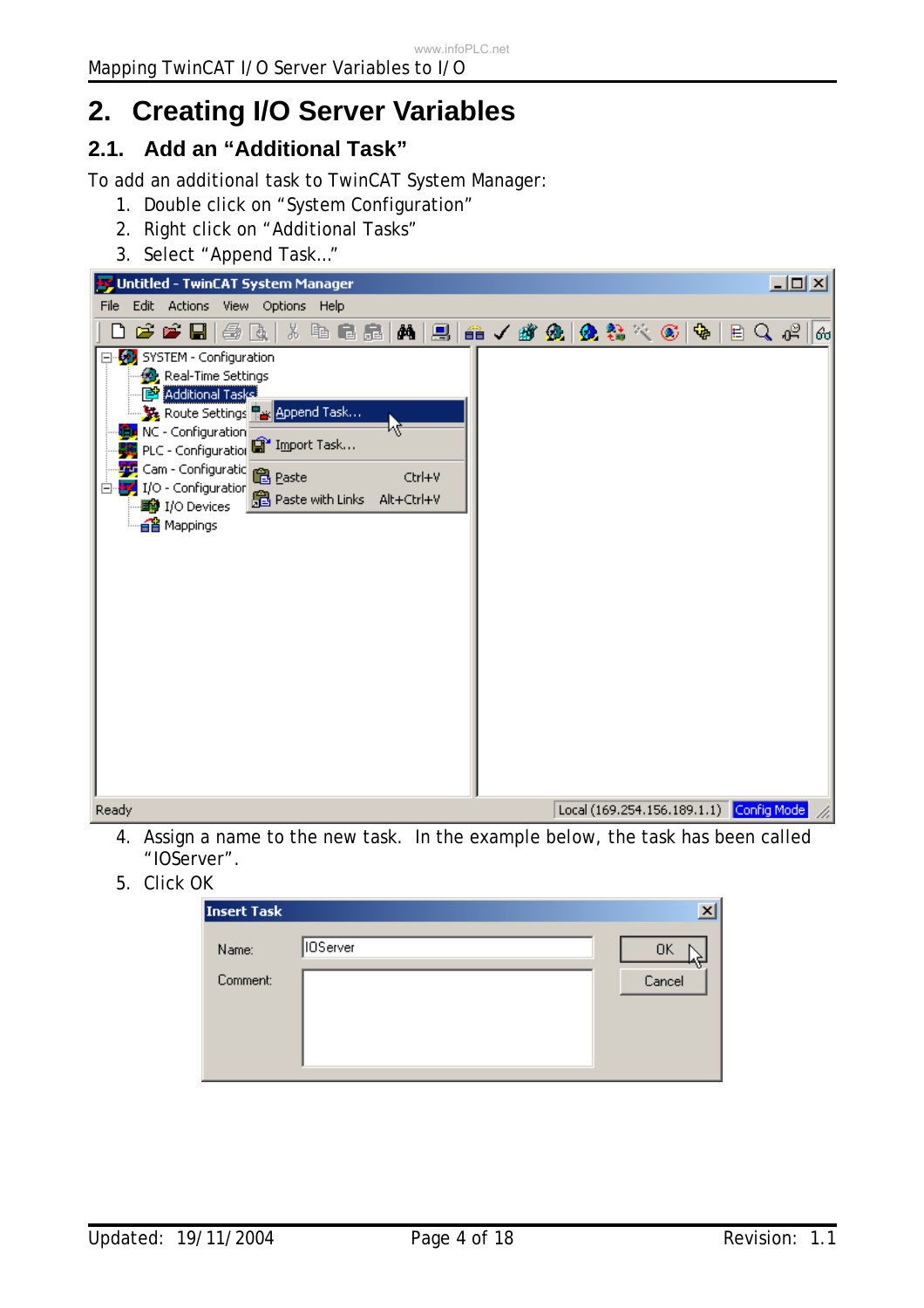## **2.2. Adding IO Server Variables**

Input variables will receive data from digital and analogue inputs, while output variables will be used to control digital and analogue outputs. To add an input variable:

- 6. Double click on "IOServer"
- 7. Right click on "Insert Variable…"
- 8. Select "Insert Variable…"



- 9. Assign a name to the variable
- 10.Select the variable type. BIT should be used for digital inputs and outputs, and INT should be used for analogue inputs and outputs.

| Insert Variable       |                                     |              |   |           |            |                  |
|-----------------------|-------------------------------------|--------------|---|-----------|------------|------------------|
| General<br>Name:      | Digln_1                             |              |   | Multiple: | 클<br>11    | 0K<br>Cancel     |
| Comment:              |                                     |              |   |           |            |                  |
| <b>Start Address:</b> |                                     | I٥.<br>Byte: | 금 | Bit:      | 클<br>I٥,   |                  |
| Variable Type         |                                     |              |   |           |            | Sort by-         |
|                       | <b>BIT</b>                          |              |   |           | 0.1        | $\bigcirc$ Name  |
|                       | UINT8<br>INT8                       |              |   |           | 1.0<br>1.0 | $\subseteq$ Size |
|                       | BIT <sub>8</sub>                    |              |   |           | 1.0        | $C$ Type         |
|                       | BITARR8<br><b>BYTE</b>              |              |   |           | 1.0<br>1.0 |                  |
|                       | UINT16                              |              |   |           | 2.0        |                  |
|                       | <b>INT16</b><br><b>I IIMITOADD?</b> |              |   |           | 2.0<br>2.0 |                  |
|                       |                                     |              |   |           |            |                  |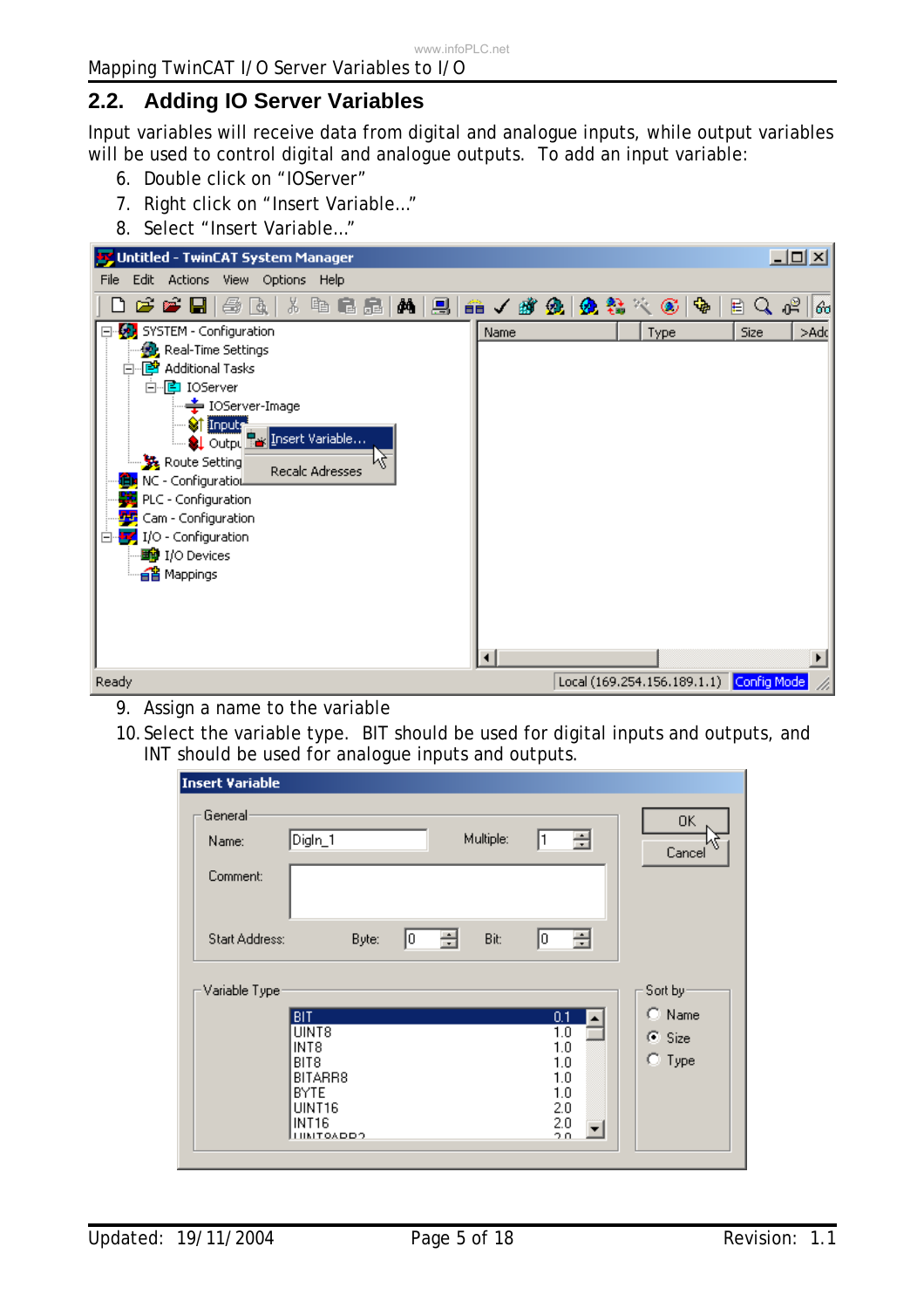TwinCAT System Manager will add an input variable to IOServer.

| Vintitled - TwinCAT System Manager                                                                                                                                                                                                                                                                                                                                                                                        | $\Box$ D $\times$                                                                                                                                                                        |
|---------------------------------------------------------------------------------------------------------------------------------------------------------------------------------------------------------------------------------------------------------------------------------------------------------------------------------------------------------------------------------------------------------------------------|------------------------------------------------------------------------------------------------------------------------------------------------------------------------------------------|
| Edit<br>Actions View Options<br>File<br>– Help                                                                                                                                                                                                                                                                                                                                                                            |                                                                                                                                                                                          |
| 人名尼尼<br>CCC<br>€<br>Là                                                                                                                                                                                                                                                                                                                                                                                                    | 目Q岬<br>60                                                                                                                                                                                |
| SYSTEM - Configuration<br><b>A</b> Real-Time Settings<br>白 P Additional Tasks<br>Name:<br>白 <b>国</b> IOServer<br>亭 IOServer-Image<br>Type:<br>⊟ <sup></sup> Si† Inputs<br>$-\otimes$ † DigIn $-1$<br>Group:<br><b>Q</b> Outputs<br>Address:<br>Route Settings<br>NC - Configuration<br>PLC - Configuration<br>Cam - Configuration<br>$\frac{1}{2}$ I/O - Configuration<br><b>野</b> I/O Devices<br>a Mappings<br>ADS Info: | Variable   Flags<br>Online<br>DigIn_1<br><b>BOOL</b><br>Inputs<br>Size:<br>$\overline{0.0}$<br>User I<br>Linked to<br>Comment:<br>Port: 301, IGrp: 0xF021, IOffs: 0x0, Lei_ <sup>▼</sup> |
| Ready                                                                                                                                                                                                                                                                                                                                                                                                                     | Local (169.254.156.189.1.1) Config Mode                                                                                                                                                  |

To add more input and output variables as required, simply repeat steps 6 to 10.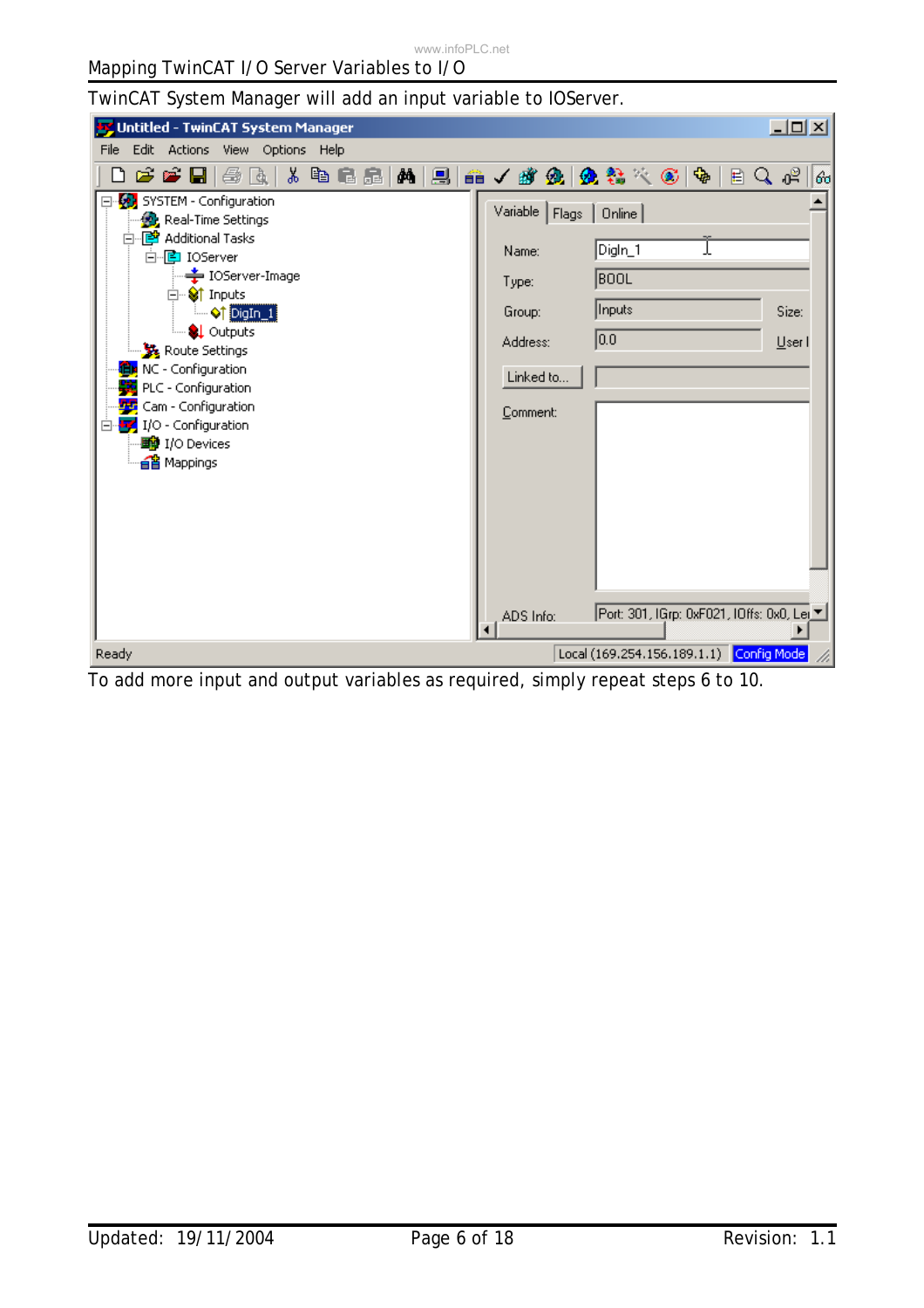# **3. Linking TwinCAT IO Server variables to I/O**

To complete the mapping process between I/O terminals and PLC variables, system image variables must be linked to the PLC input and output process image variables. Repeat steps 1 to 5 in each section until all required links between PLC process image variables and analogue and digital inputs and outputs have been created.

## **3.1. Digital Inputs**

To map the first digital input to an I/O Server variable:

- 1. Click on "Term 2 (KL1002)"
- 2. Select the "Variables" tab
- 3. Click on "Channel 1…".

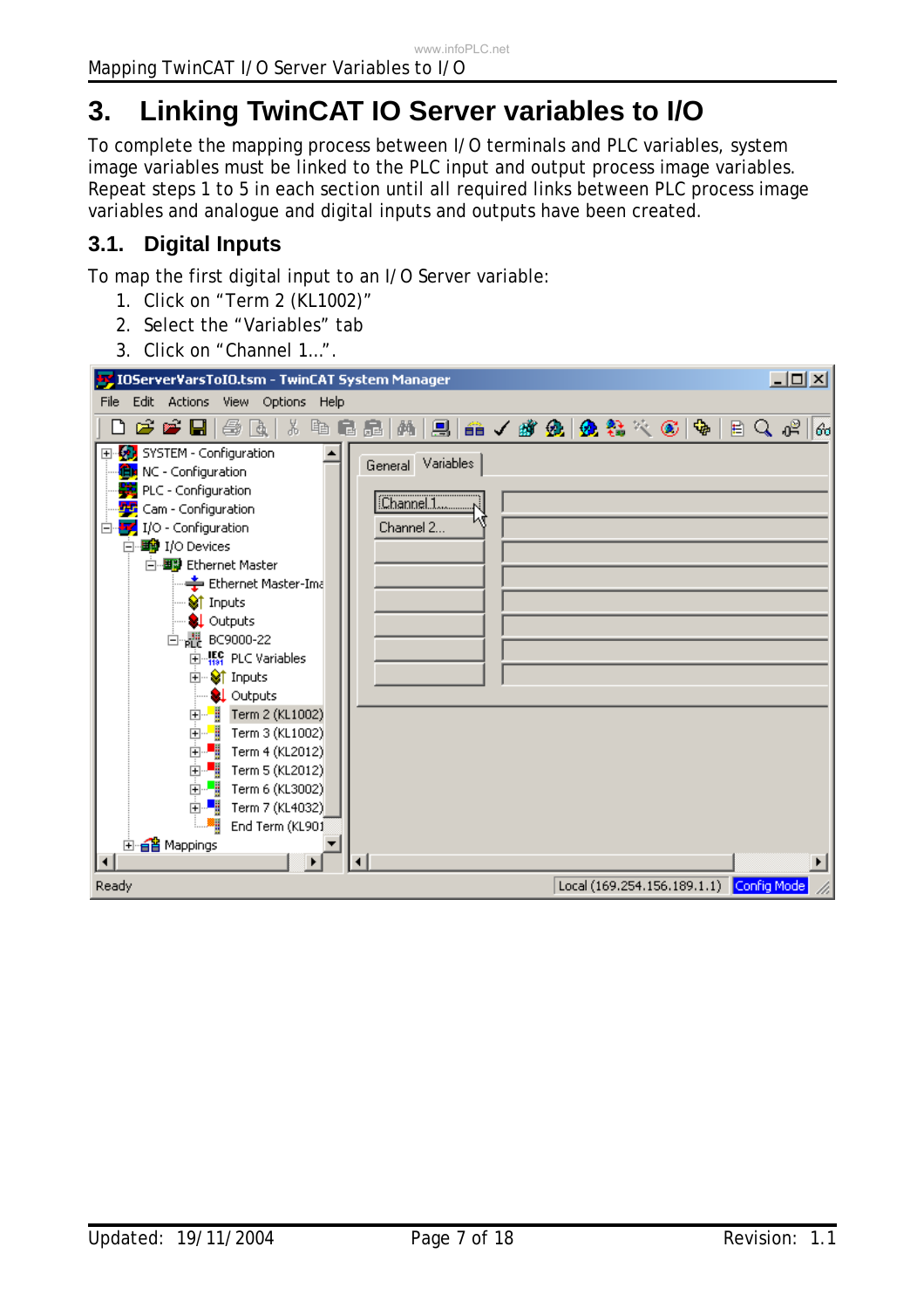### 4. Select the PLC input variable that the digital input should be linked to

#### 5. Click OK

| Attach Variable DigIn_1 (Input)                                                                                                                                                                                                                                                                                     | $\vert x \vert$                                                                                                                                                                                                                                                                                                            |
|---------------------------------------------------------------------------------------------------------------------------------------------------------------------------------------------------------------------------------------------------------------------------------------------------------------------|----------------------------------------------------------------------------------------------------------------------------------------------------------------------------------------------------------------------------------------------------------------------------------------------------------------------------|
| □ ▒ SYSTEM - Configuration<br>白 88 Additional Tasks<br>白· ( IOServer<br>$\rightarrow$ $\lozenge$ † Digln_1 > IX 0.0, BIT [0.1]<br>$\rightarrow$ 01 Digln_2 > IX 0.1, BIT [0.1]<br>$\rightarrow$ 01 Digln_3 > IX 0.2, BIT [0.1]<br>$\stackrel{\text{i.m}}{\sim}$ $\lozenge$ T DigIn_4 $\rightarrow$ K 0.3, BIT [0.1] | Show Variables:<br>C Unused<br>$\bigcirc$ Used and unused<br>$\Box$ Exclude disabled<br>Show Variable Types-<br>Matching Type<br><b>▽</b> Matching Size<br>$\Box$ All Types<br>$\Box$ Array Mode<br>Offsets-<br>Continuous<br>$\Box$ Show Dialog<br>Variable Name:<br>$\Box$ Hand over<br>$\Box$ Take over<br>ΟK<br>Cancel |

TwinCAT will link the IO Server variable "IOServer.Inputs.DigIn\_1" to digital input Term 2 Channel 1.



Updated: 19/11/2004 **Page 8 of 18** Revision: 1.1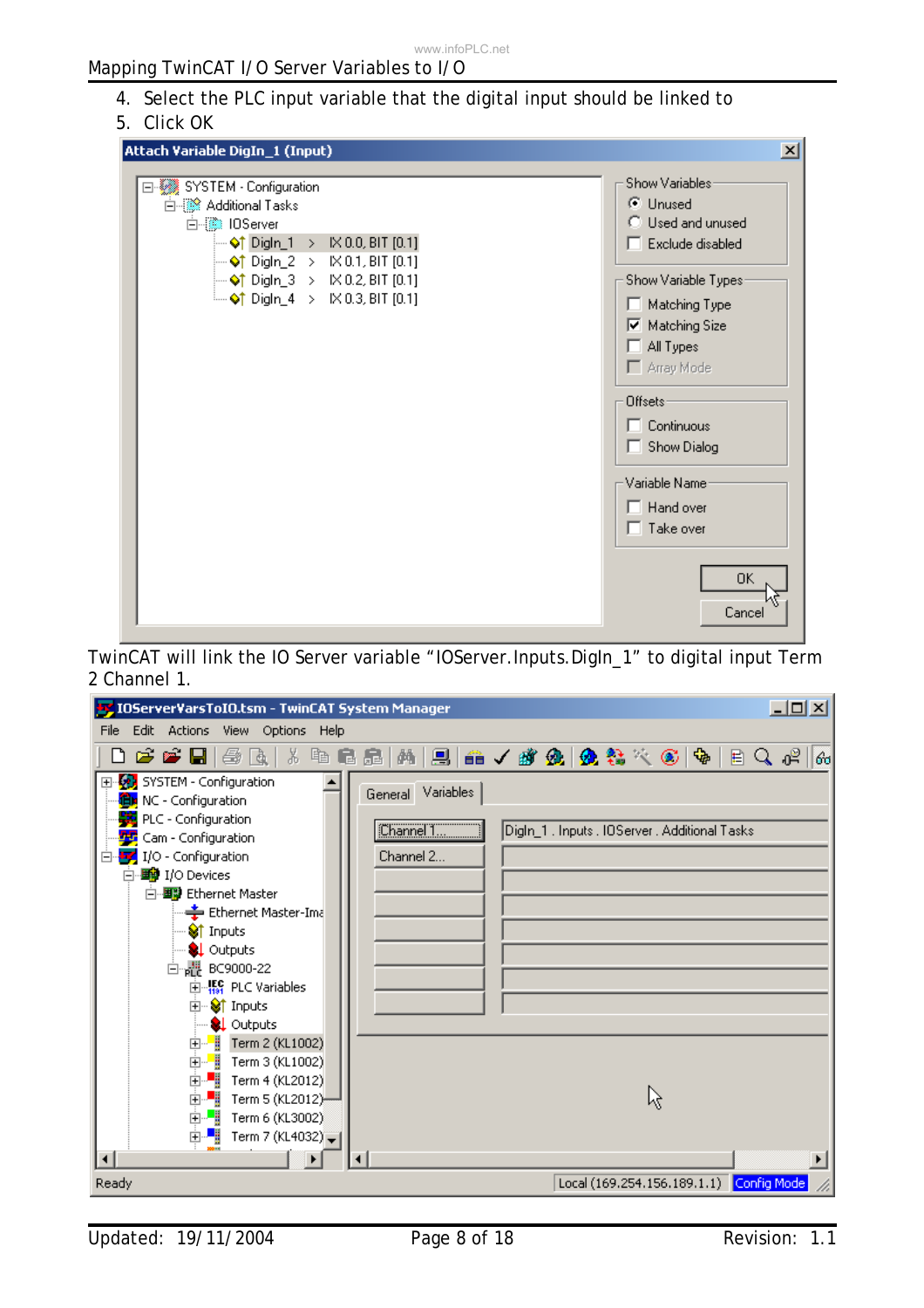# **3.2. Digital Outputs**

To map the first digital output to the PLC process output image:

- 1. Click on "Term 4 (KL2012)"
- 2. Select the "Variables" tab
- 3. Click on "Channel 1…".

| IOServerVarsToIO.tsm - TwinCAT System Manager                                                                                                                                                                                                                                                                                                                                                                                                                                                                                                                                                | $    \times$ $-$                                                                                             |
|----------------------------------------------------------------------------------------------------------------------------------------------------------------------------------------------------------------------------------------------------------------------------------------------------------------------------------------------------------------------------------------------------------------------------------------------------------------------------------------------------------------------------------------------------------------------------------------------|--------------------------------------------------------------------------------------------------------------|
| Edit Actions View Options Help<br><b>File</b>                                                                                                                                                                                                                                                                                                                                                                                                                                                                                                                                                |                                                                                                              |
|                                                                                                                                                                                                                                                                                                                                                                                                                                                                                                                                                                                              | 6 <sub>o</sub>                                                                                               |
| 田·92 SYSTEM - Configuration<br><b>tex</b> NC - Configuration<br>PLC - Configuration<br><b>Fo</b> Cam - Configuration<br>$\Box$ $\Box$ I/O - Configuration<br>白 <b>野</b> I/O Devices<br>白 画 Ethernet Master<br><del>를</del> Ethernet Master-Ima<br>S† Inputs<br><b>Q</b> Outputs<br>白 <sub>唱</sub> <sup>11</sup> BC9000-22<br>由 <b>K</b> <sub>11</sub> PLC Variables<br><b>E</b> Striputs<br>— <mark>©↓</mark> Outputs<br>由 <mark></mark> Term 2 (KL1002)<br>$\mathbb{H}^{\mathbb{Z}}$ Term 4 (KL2012)<br>由唱<br>Term 5 (KL2012)<br>由 - Term 6 (KL3002)<br>由唱<br>Term 7 (KL4032) $_{\bigstar}$ | General Variables<br>Channel 1 <sub>1</sub><br>DigOut_1 . Outputs . IOServer . Additional Tasks<br>Channel 2 |
| Ready                                                                                                                                                                                                                                                                                                                                                                                                                                                                                                                                                                                        | Local (169.254.156.189.1.1) Config Mode                                                                      |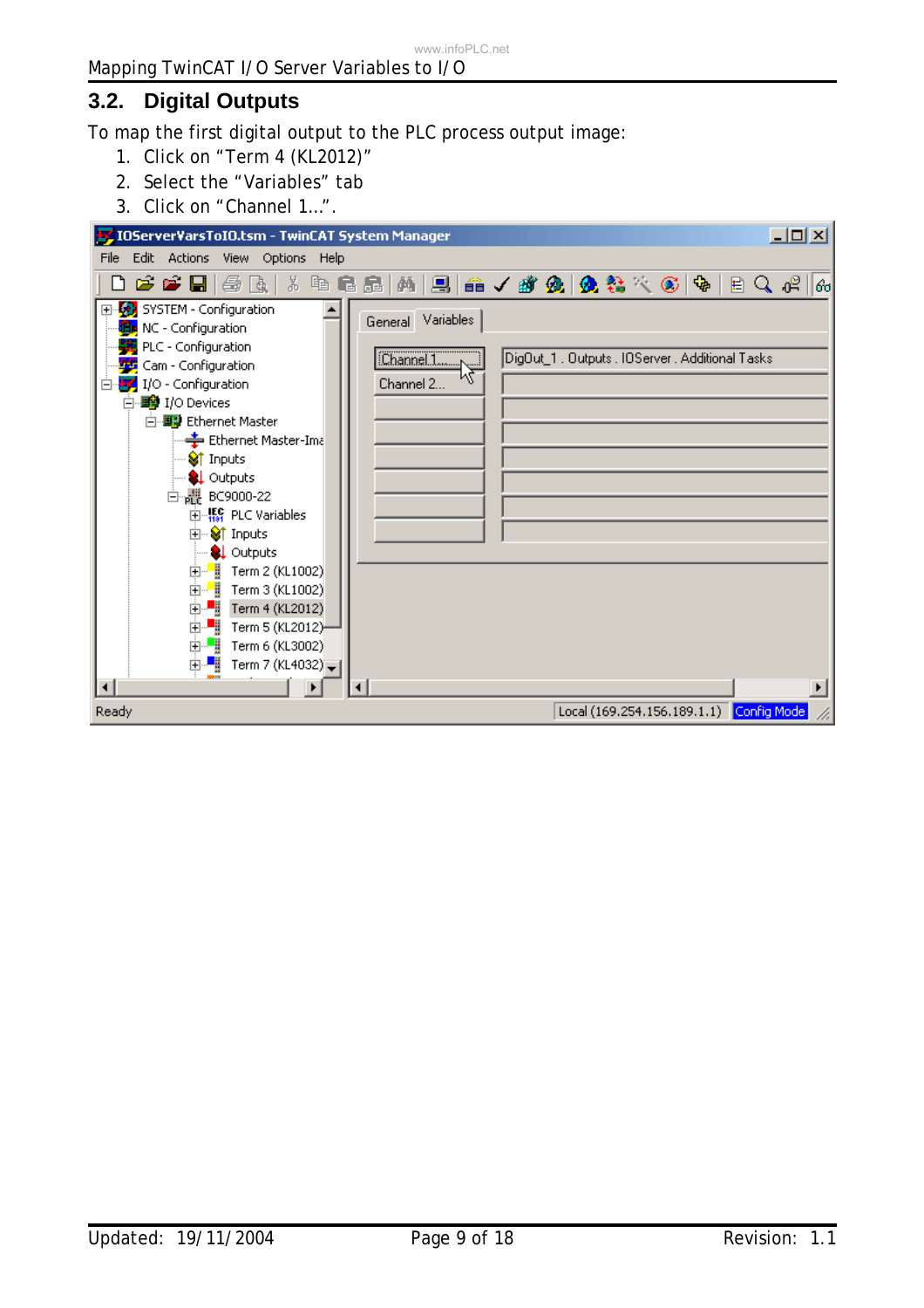### 4. Select the PLC output variable that the digital output should be linked to

5. Click OK

| Attach Variable DigOut_1 (Output)                                                                                                                                                                                                                                                                                                    | ×l                                                                                                                                                                                 |
|--------------------------------------------------------------------------------------------------------------------------------------------------------------------------------------------------------------------------------------------------------------------------------------------------------------------------------------|------------------------------------------------------------------------------------------------------------------------------------------------------------------------------------|
| □ ▒ SYSTEM - Configuration<br>白 <a></a> Additional Tasks<br>白--- DServer<br><sub>.5</sub> .)↓ DigOut_1 > QX 0.0, BIT [0.1]<br>$\rightarrow$ DigOut_2 > QX 0.1, BIT [0.1]<br>$\rightarrow$ DigDut_3 > QX 0.2, BIT [0.1]<br>$\stackrel{\scriptstyle \mathsf{lim}}{\longrightarrow} \bigoplus$ DigOut_4 $\rightarrow$ QX 0.3, BIT [0.1] | Show Variables:<br>C Unused<br>C Used and unused<br>$\Box$ Exclude disabled<br>Show Variable Types:<br>Matching Type<br><b>▽</b> Matching Size<br>$\Box$ All Types<br>□ Array Mode |
|                                                                                                                                                                                                                                                                                                                                      | Offsets-<br>$\Box$ Continuous<br>Show Dialog<br>Variable Name<br>$\Box$ Hand over                                                                                                  |
|                                                                                                                                                                                                                                                                                                                                      | $\Box$ Take over<br>OK.<br>Cancel                                                                                                                                                  |

TwinCAT will link the IO Server variable "IOServer.Outputs.DigOut1" to digital output Term 4 Channel 1.



Updated: 19/11/2004 Page 10 of 18 Page 10 of 18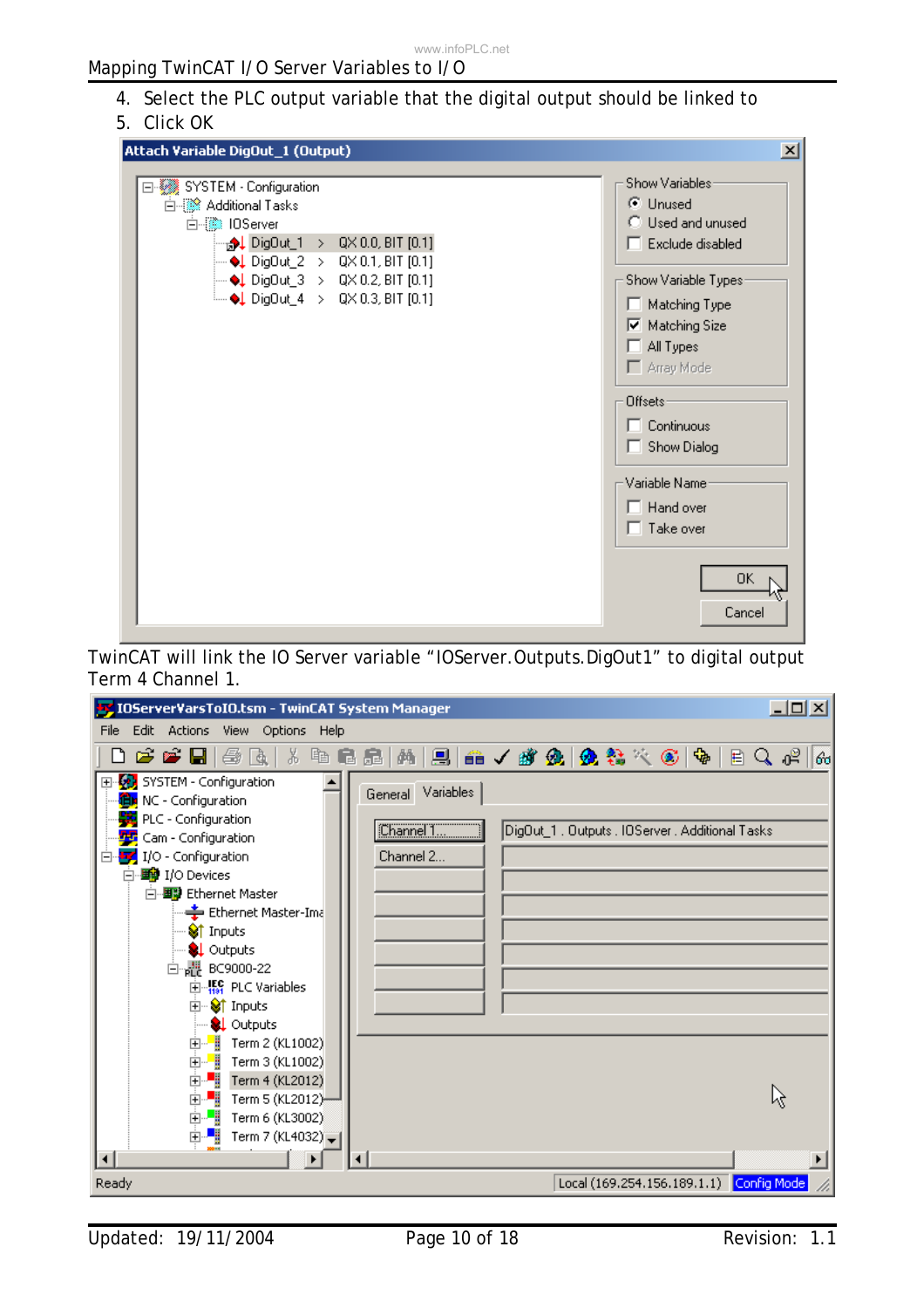# **3.3. Analogue Inputs**

To map the first analogue input to the PLC process input image:

- 1. Click on "Term 6 (KL3002)"
- 2. Select the "Channel 1" tab
- 3. Click on "Data In…"

| $-12X$<br>IOServerVarsToIO.tsm - TwinCAT System Manager                                                                                                                                                                                                                                                                                                                                                                                                                                                                              |
|--------------------------------------------------------------------------------------------------------------------------------------------------------------------------------------------------------------------------------------------------------------------------------------------------------------------------------------------------------------------------------------------------------------------------------------------------------------------------------------------------------------------------------------|
| Edit Actions View Options Help<br>File                                                                                                                                                                                                                                                                                                                                                                                                                                                                                               |
| 电信息   两   黑   晶 / 感 免   免 % × 6   %   日 Q ポ<br>56<br>d e e liba<br>160                                                                                                                                                                                                                                                                                                                                                                                                                                                               |
| PLC - Configuration<br>Channel 1<br>Channel 2<br>General<br><b>PC</b> Cam - Configuration<br>I/O - Configuration<br>Ēŀ<br>State<br>白·■ I/O Devices<br>白 画 Ethernet Master<br>Anin_1<br>-- <del>호</del> Ethernet Master-Ima<br>— <mark>Vi</mark> Inputs<br>Ctrl<br><b>Q</b> Outputs<br>白曜 BC9000-22<br>Data Out<br>由 <b>K</b> <sub>1</sub> PLC Variables<br>⊞- <sup>©</sup> Inputs<br><b>Q</b> Outputs<br>由… ■ Term 2 (KL1002)<br>$\Box$<br>Term 3 (KL1002)<br>Ò.<br>Term 4 (KL2012)<br>ò-H<br>Term 5 (KL2012)<br>主 ■ Term 6 (KL3002) |
| 由 ■ Term 7 (KL4032)<br>⊨≋¦<br>End Term (KL901                                                                                                                                                                                                                                                                                                                                                                                                                                                                                        |
| 由· a Mappings                                                                                                                                                                                                                                                                                                                                                                                                                                                                                                                        |
|                                                                                                                                                                                                                                                                                                                                                                                                                                                                                                                                      |
| Local (169.254.156.189.1.1) Config Mode<br>Ready                                                                                                                                                                                                                                                                                                                                                                                                                                                                                     |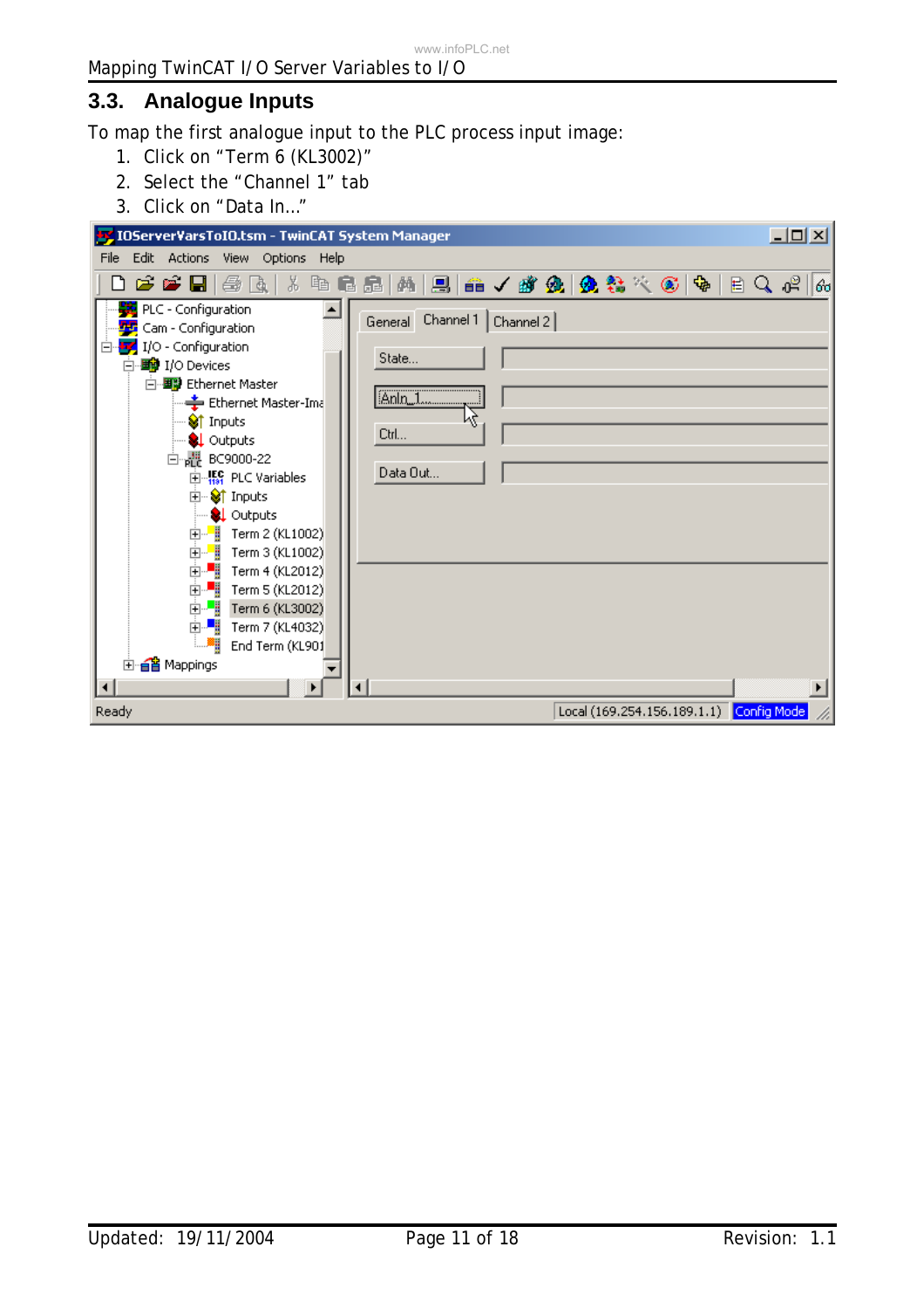## 4. Select the PLC input variable that the analogue input should be linked to

### 5. Click OK

| Attach Variable AnIn_1 (Input)                                                                                                                                   | ⊠                                                                                                                                                                                                                                                                                                  |
|------------------------------------------------------------------------------------------------------------------------------------------------------------------|----------------------------------------------------------------------------------------------------------------------------------------------------------------------------------------------------------------------------------------------------------------------------------------------------|
| 日· ※ SYSTEM - Configuration<br>白 8 Additional Tasks<br>白·▒ IOServer<br>$\Rightarrow$ Anin_1 > IB 1.0, INT16 [2.0]<br><sup>i</sup> ♦ Anin_2 > IB 3.0, INT16 [2.0] | Show Variables:<br>C Unused<br>C Used and unused<br>$\Box$ Exclude disabled<br>Show Variable Types:<br>Matching Type<br><b>▽</b> Matching Size<br>$\Box$ All Types<br>□ Array Mode<br>Offsets-<br>$\Box$ Continuous<br>$\Box$ Show Dialog<br>Variable Name<br>$\Box$ Hand over<br>$\Box$ Take over |
|                                                                                                                                                                  | OK .<br>Cancel                                                                                                                                                                                                                                                                                     |

TwinCAT will link the IO Server variable "IOServer.Inputs.AnIn1" to analogue input Term 6 Channel 1.

| <b>by</b> IOServerVarsToIO.tsm - TwinCAT System Manager                                                                                                                                                                                                               | <u>니미지</u>                                                                                                                  |
|-----------------------------------------------------------------------------------------------------------------------------------------------------------------------------------------------------------------------------------------------------------------------|-----------------------------------------------------------------------------------------------------------------------------|
| Edit Actions<br>File<br>View Options<br>– Help                                                                                                                                                                                                                        |                                                                                                                             |
|                                                                                                                                                                                                                                                                       | D d d d d   5 B   3 B B B   M   B   A / d &   & & X &   &   B Q +   B Q +  <br> 60                                          |
| PLC - Configuration<br>Cam - Configuration<br>I/O - Configuration<br>白·■ I/O Devices<br>白 图 Ethernet Master<br>— Ethernet Master-Ima<br>Strnputs<br>… <mark>©↓</mark> Outputs<br>白曜 BC9000-22                                                                         | Channel 1   Channel 2  <br>General<br>State<br>Anin 1.<br>AnIn_1 . Inputs . IOServer . Additional Tasks<br>Ctrl<br>Data Out |
| 由 <b>William</b> PLC Variables<br>由 <sup>●</sup> inputs<br><b>Q</b> Outputs<br>由 ■ Term 2 (KL1002)<br>由  ■ Term 3 (KL1002)<br>由 ■ Term 4 (KL2012)<br>由書<br>Term 5 (KL2012)<br>由 - Term 6 (KL3002)<br>由 ■ Term 7 (KL4032)<br>!… ≋¦<br>End Term (KL901<br>由·ei Mappings | R                                                                                                                           |
| Ready                                                                                                                                                                                                                                                                 | Local (169.254.156.189.1.1) Config Mode                                                                                     |

Updated: 19/11/2004 Page 12 of 18 Page 12 of 18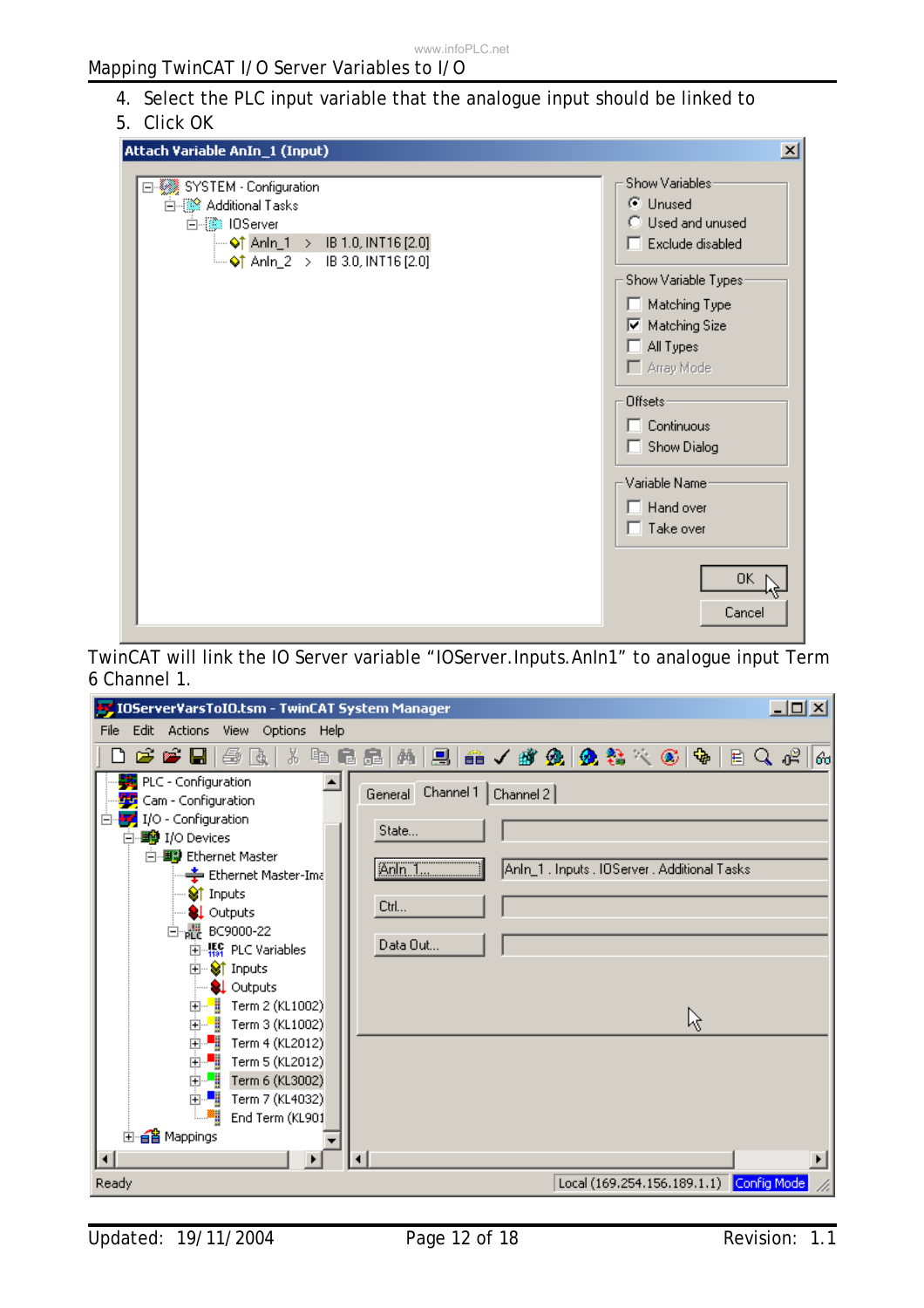# **3.4. Analogue Outputs**

To map the first analogue output to the PLC process output image:

- 1. Click on "Term 7 (KL4032)"
- 2. Select the "Channel 1" tab
- 3. Click on "Data Out…"

| $-12X$<br>IOServerVarsToIO.tsm - TwinCAT System Manager                                                                                                                                                                                                                                                                                                                                                                                                                                                                                                   |
|-----------------------------------------------------------------------------------------------------------------------------------------------------------------------------------------------------------------------------------------------------------------------------------------------------------------------------------------------------------------------------------------------------------------------------------------------------------------------------------------------------------------------------------------------------------|
| Edit Actions View Options Help<br>File                                                                                                                                                                                                                                                                                                                                                                                                                                                                                                                    |
| 口声声冒口 3 日日品 14 月日 4 ノダタ 9 2 2 ベンド 10 0 4<br>6 <sub>o</sub>                                                                                                                                                                                                                                                                                                                                                                                                                                                                                                |
| PLC - Configuration<br>General Channel 1   Channel 2  <br><b>PE</b> Cam - Configuration<br>I/O - Configuration<br>State<br>白· <b>野</b> I/O Devices<br>白 画 Ethernet Master<br>Data In<br>⊶ <del>≛</del> Ethernet Master-Ima<br>⊸ S∦ Inputs<br>Ctrl<br><b>Q</b> Outputs<br>白曜 BC9000-22<br>AnDut_1<br>$\mathbb{H}$ $\mathbb{H}$ PLC Variables<br><b>E</b> Striputs<br><b>Q</b> Outputs<br>由   Term 2 (KL1002)<br>由  ■ Term 3 (KL1002)<br>由書<br>Term 4 (KL2012)<br>ò H<br>Term 5 (KL2012)<br>由一<br>Term 6 (KL3002)<br>ि≫µ<br>End Term (KL901<br>由 e Mappings |
|                                                                                                                                                                                                                                                                                                                                                                                                                                                                                                                                                           |
| Local (169.254.156.189.1.1) Config Mode<br>Ready                                                                                                                                                                                                                                                                                                                                                                                                                                                                                                          |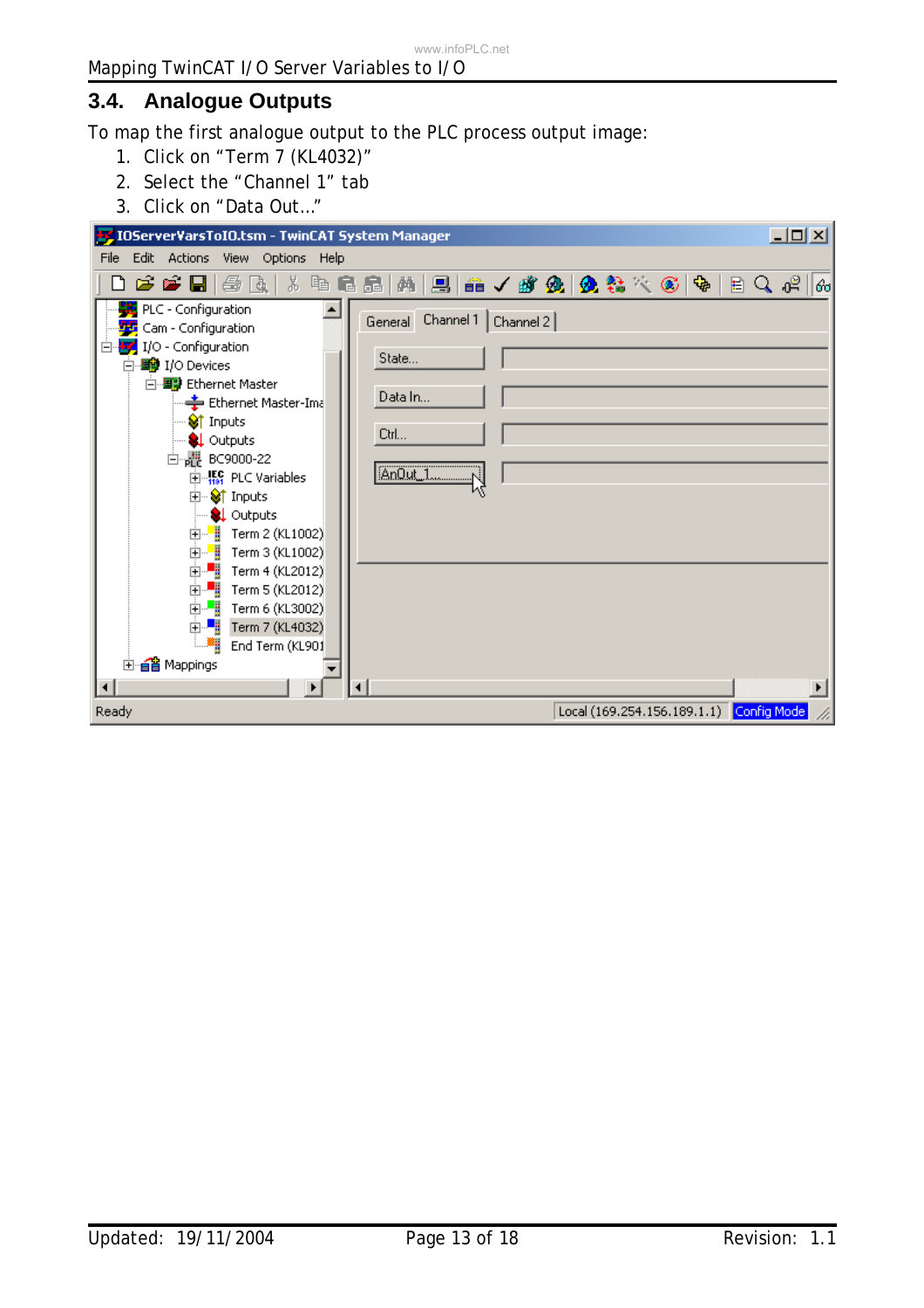# 4. Select the PLC output variable that the analogue output should be linked to

## 5. Click OK

| Attach Variable AnOut_1 (Output)                                                                                                                    | $\vert x \vert$                                                                                                                                                                                                                                                         |
|-----------------------------------------------------------------------------------------------------------------------------------------------------|-------------------------------------------------------------------------------------------------------------------------------------------------------------------------------------------------------------------------------------------------------------------------|
| □ ▒ SYSTEM - Configuration<br>白 88 Additional Tasks<br>白·▒ IOServer<br>Anout_1 > QB 1.0, INT16 [2.0]<br>$\frac{1}{2}$ An0ut_2 > QB 3.0, INT16 [2.0] | Show Variables:<br>C Unused<br>C Used and unused<br>$\Box$ Exclude disabled<br>Show Variable Types:<br>□ Matching Type<br><b>▽</b> Matching Size<br>$\Box$ All Types<br>Array Mode<br>Offsets:<br>$\Box$ Continuous<br>Show Dialog<br>Variable Name<br>$\Box$ Hand over |
|                                                                                                                                                     | $\Box$ Take over                                                                                                                                                                                                                                                        |
|                                                                                                                                                     | <b>OK</b><br>Cancel                                                                                                                                                                                                                                                     |

TwinCAT will link the IO Server variable "IOServer.Outputs.AnOut1" to analogue output Term 7 Channel 1.

| <b>by</b> IOServerVarsToIO.tsm - TwinCAT System Manager                                                                                                                                                                                                                                                                                                                                                                                                                                                                                                                                          | 그미지                                     |
|--------------------------------------------------------------------------------------------------------------------------------------------------------------------------------------------------------------------------------------------------------------------------------------------------------------------------------------------------------------------------------------------------------------------------------------------------------------------------------------------------------------------------------------------------------------------------------------------------|-----------------------------------------|
| Edit Actions View Options Help<br>File                                                                                                                                                                                                                                                                                                                                                                                                                                                                                                                                                           |                                         |
| D F F F & & X & B & M B & / # & & & * © & B Q + B Q + 6                                                                                                                                                                                                                                                                                                                                                                                                                                                                                                                                          |                                         |
| PLC - Configuration<br>Channel 1   Channel 2  <br>General<br>Cam - Configuration<br>I/O - Configuration<br>State<br>白·■ I/O Devices<br>白 图 Ethernet Master<br>Data In<br>— Ethernet Master-Ima<br>Strnputs<br>Ctrl<br>— <mark>©↓</mark> Outputs<br>白曜 BC9000-22<br>AnDut 1<br>An0ut_1 . Outputs . IOServer . Additional Tasks<br>由 <b>Hotel</b> PLC Variables<br>由… Son Inputs<br><b>Q</b> Outputs<br>由  ■ Term 2 (KL1002)<br>由  ■ Term 3 (KL1002)<br>由  ■ Term 4 (KL2012)<br>由一<br>Term 5 (KL2012)<br>由 ■ Term 6 (KL3002)<br>主··■ Term 7 (KL4032)<br>!… ≋;¦<br>End Term (KL901<br>由·ei Mappings |                                         |
| Ready                                                                                                                                                                                                                                                                                                                                                                                                                                                                                                                                                                                            | Local (169.254.156.189.1.1) Config Mode |

Updated: 19/11/2004 Page 14 of 18 Revision: 1.1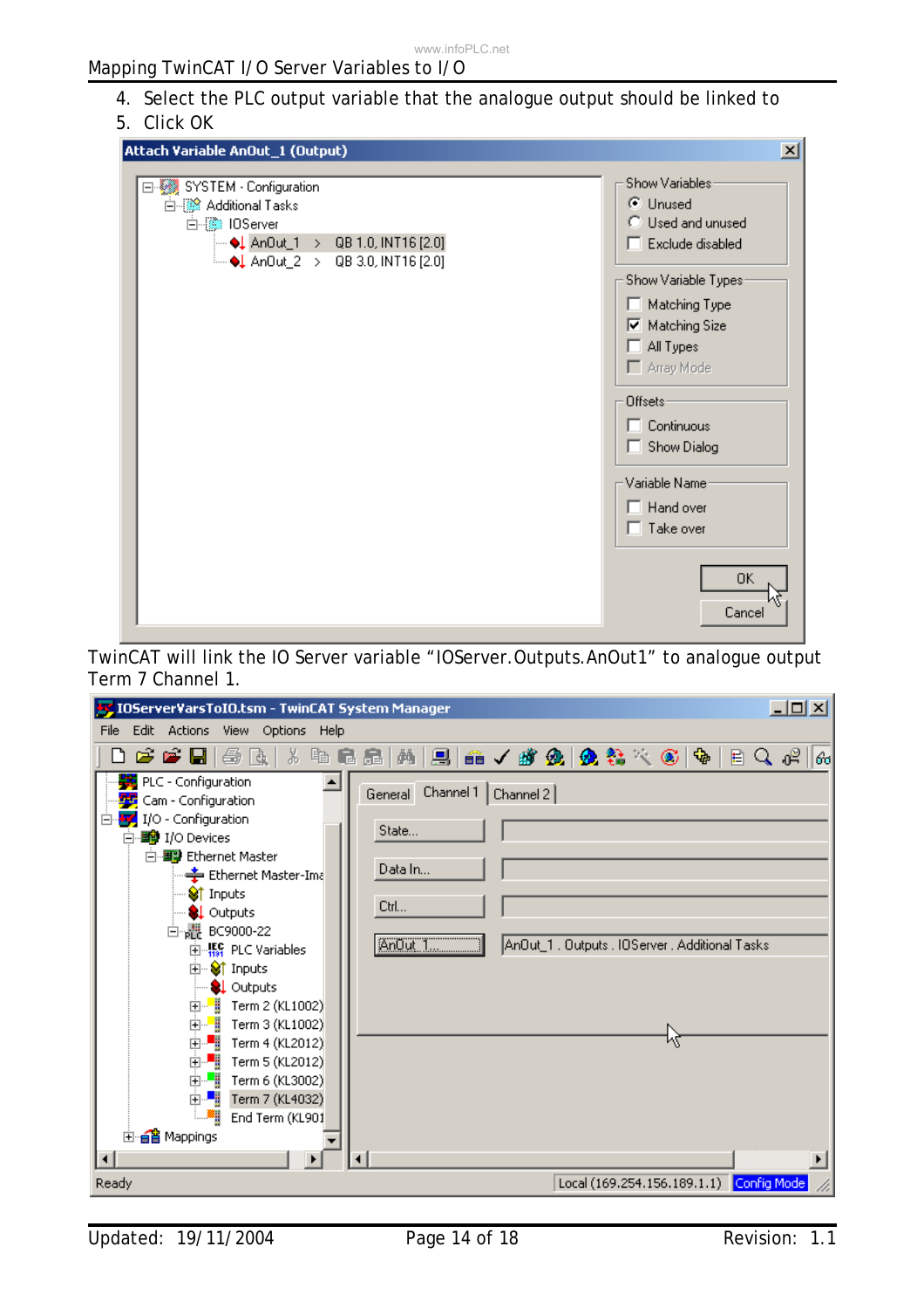# **4. Activating the TwinCAT I/O System**

When the TwinCAT system configuration and I/O Server variables have been created, they must be downloaded to the TwinCAT system and activated. To download the updated TwinCAT System Manager configuration:

1. Click the "Generate Mappings" icon  $(\overrightarrow{ii})$  on the TwinCAT System Manager toolbar.

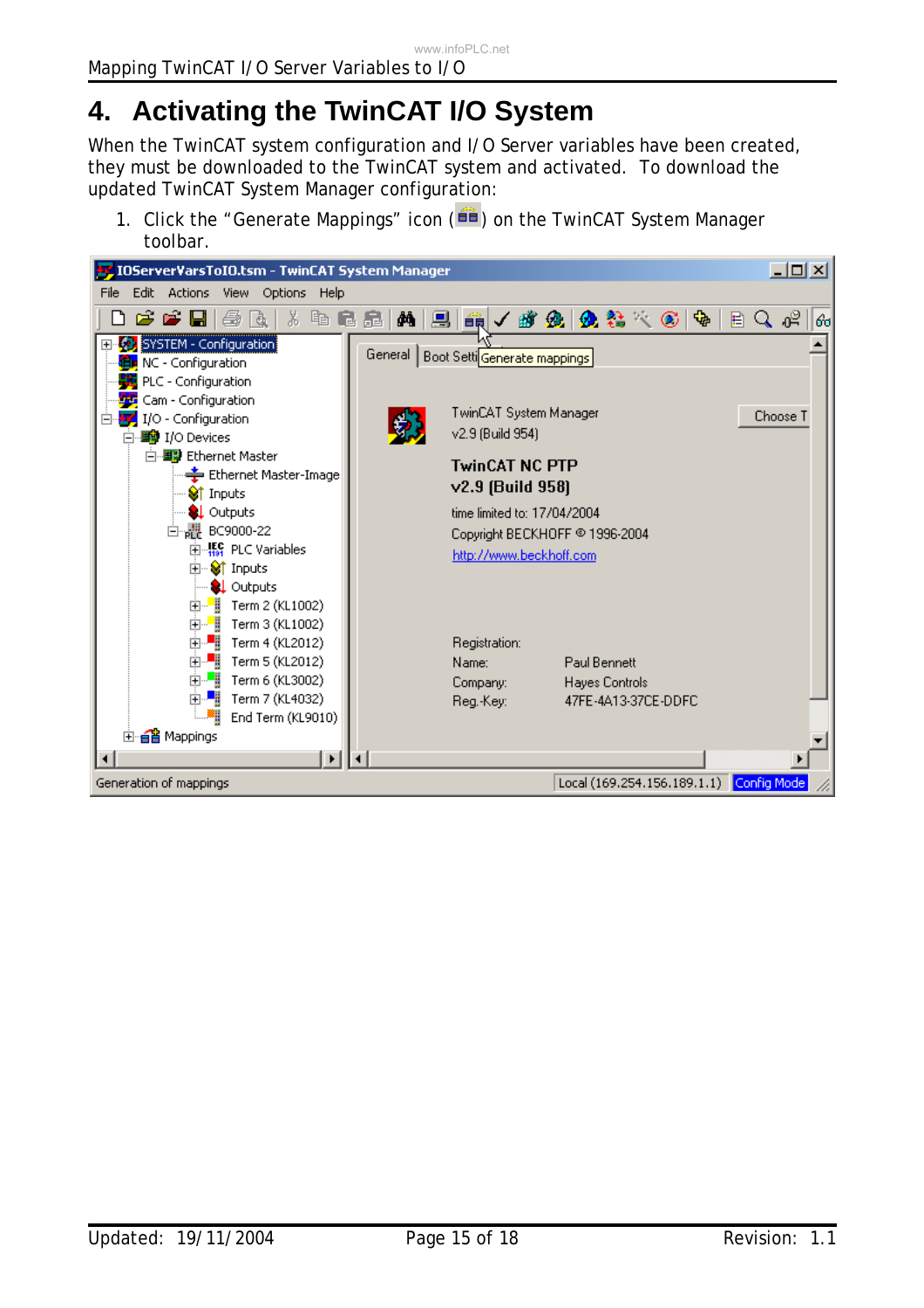2. Click the "Check Configuration" icon  $(\checkmark)$  on the TwinCAT System Manager toolbar.

| IOServerVarsToIO.tsm - TwinCAT System Manager                                                                                                                                                                                                                                                                                                                                                                                                                                                                                                                                                                                                 |                                                                                                                                                                                                                                                                                                                                                     | <u> - 미지</u> |
|-----------------------------------------------------------------------------------------------------------------------------------------------------------------------------------------------------------------------------------------------------------------------------------------------------------------------------------------------------------------------------------------------------------------------------------------------------------------------------------------------------------------------------------------------------------------------------------------------------------------------------------------------|-----------------------------------------------------------------------------------------------------------------------------------------------------------------------------------------------------------------------------------------------------------------------------------------------------------------------------------------------------|--------------|
| Edit<br>Actions<br>View<br>Options<br>Help<br>File                                                                                                                                                                                                                                                                                                                                                                                                                                                                                                                                                                                            |                                                                                                                                                                                                                                                                                                                                                     |              |
| $\mathcal{B} \in \mathbb{H}$<br>垂直<br>X,<br>电尾晶                                                                                                                                                                                                                                                                                                                                                                                                                                                                                                                                                                                               | 2.在人群免费的人<br>₫4.<br>$\otimes$ $\cdot$<br>目                                                                                                                                                                                                                                                                                                          | Q o≌<br>60   |
| El- <a> SYSTEM - Configuration<br/>NC - Configuration<br/>PLC - Configuration<br/><b>PE</b> Cam - Configuration<br/>I/O - Configuration<br/>⊟…<br/>白<b>野</b> I/O Devices<br/>白 ■ Ethernet Master<br/>Ethernet Master-Image<br/>Strnputs<br/><b>Q</b> Outputs<br/>白<sub>唱</sub> BC9000-22<br/>由 <b>縣</b> PLC Variables<br/>由… Strnputs<br/><b>Q</b> Outputs<br/>k<br/>Term 2 (KL1002)<br/>中…<br/>由一體<br/>Term 3 (KL1002)<br/>ò T<br/>Term 4 (KL2012)<br/>面唱<br/>Term 5 (KL2012)<br/>ò-<mark>∥</mark><br/>Term 6 (KL3002)<br/>o ∎<br/>Term 7 (KL4032)<br/>⊧…≋¦<br/>End Term (KL9010)<br/>由· a Mappings<br/><math>\blacktriangleright</math></a> | General  <br>Boot Settings   Check configuration<br>TwinCAT System Manager<br>v2.9 (Build 954)<br><b>TwinCAT NC PTP</b><br>v2.9 [Build 958]<br>time limited to: 17/04/2004<br>Copyright BECKHOFF @ 1996-2004<br>http://www.beckhoff.com<br>Registration:<br>Name:<br>Paul Bennett<br>Hayes Controls<br>Company:<br>47FE-4A13-37CE-DDFC<br>Reg.-Key: | Choose T     |
| Check the active configuration                                                                                                                                                                                                                                                                                                                                                                                                                                                                                                                                                                                                                | Local (169.254.156.189.1.1) Config Mode                                                                                                                                                                                                                                                                                                             |              |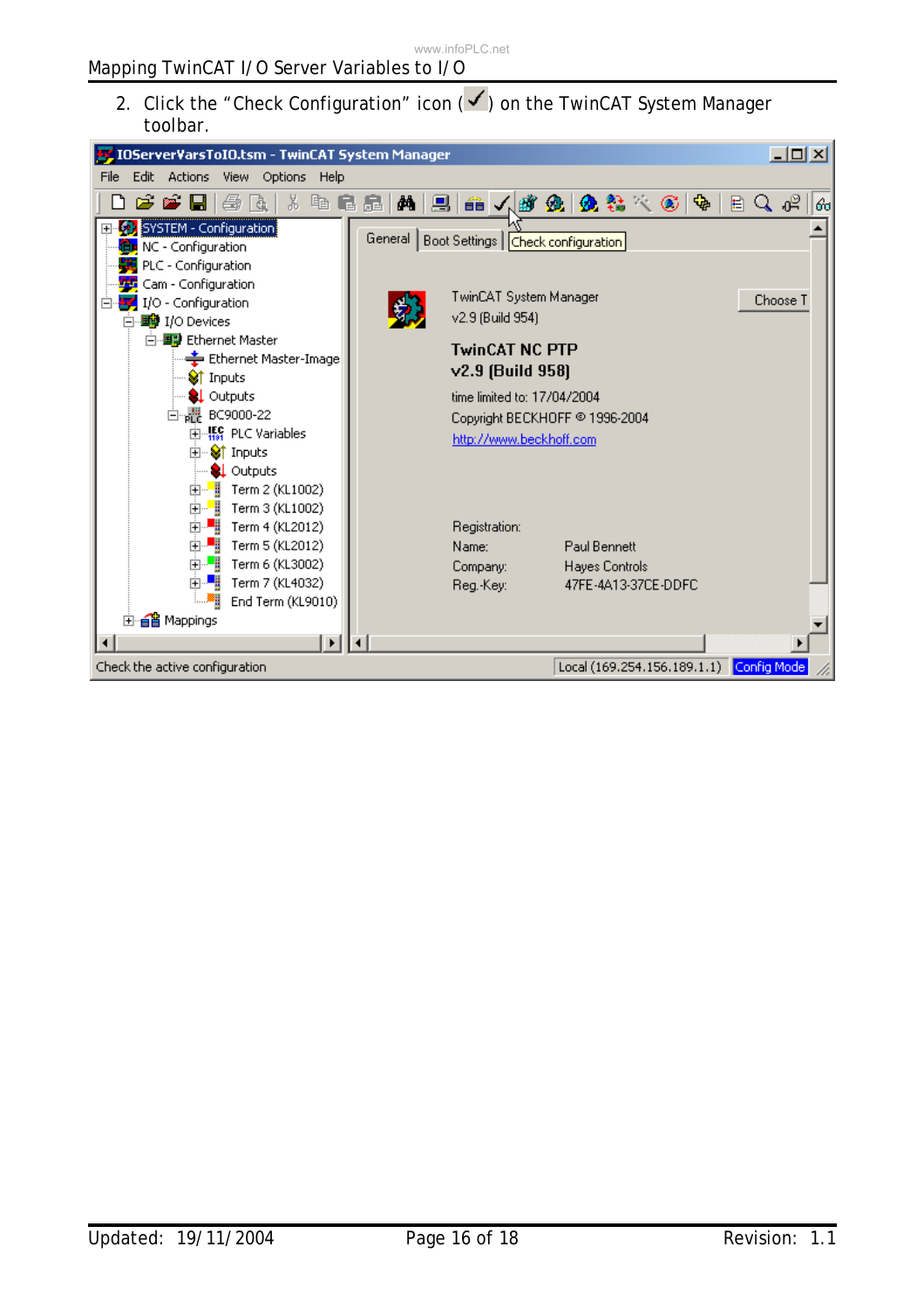3. Click the "Activate Configuration" icon ( $\mathbf{B}$ ) on the TwinCAT System Manager toolbar.



4. Click OK to continue system activation.



ОК

Restart TwinCAT System in Run Mode

Cancel